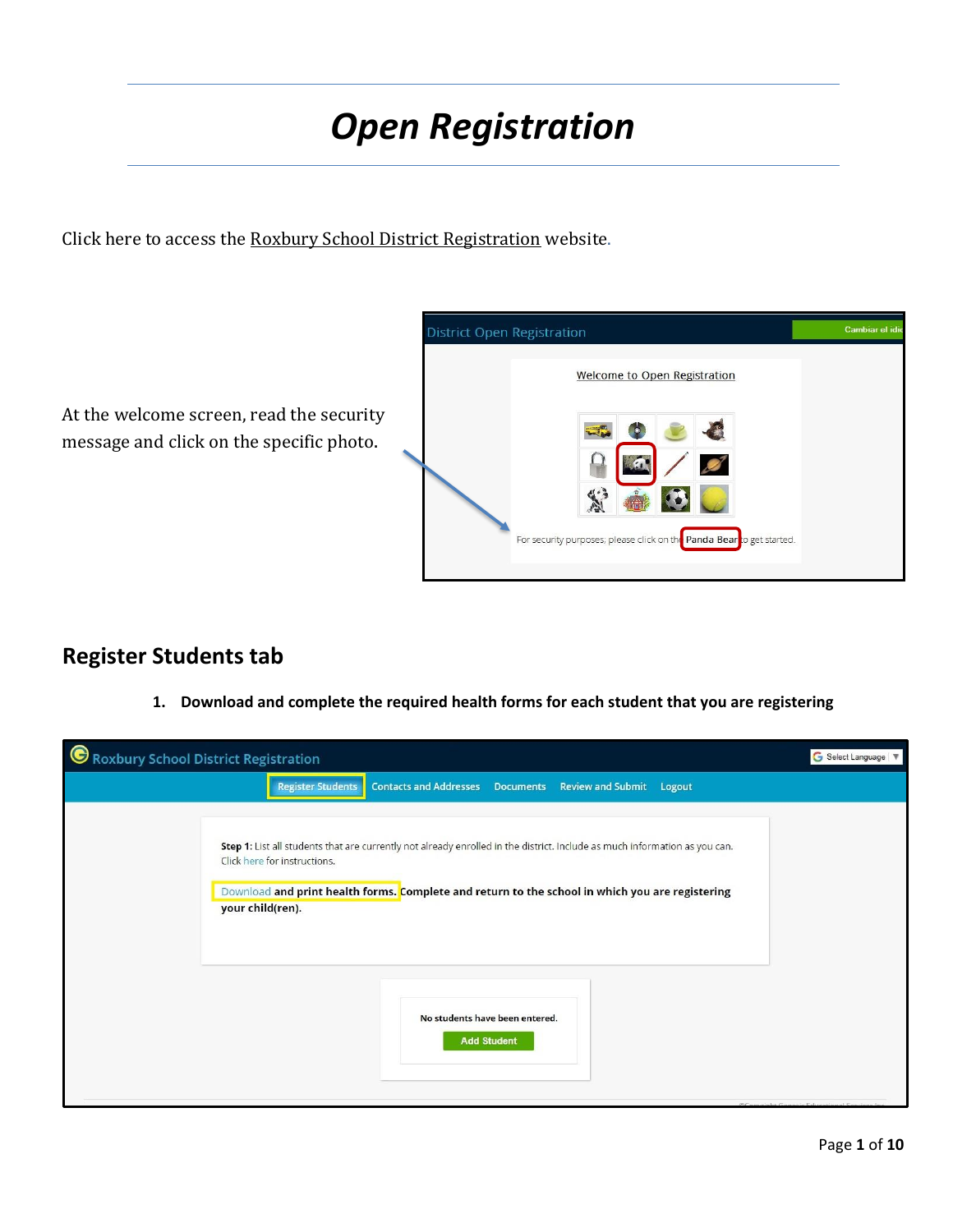**2. Click "Add Student"**



#### **3. Fill in the student information**

(An \*(asterisk) denotes required fields that must be completed In order to submit the registration)

| FILL OUT THIS FORM AND THEN HIT THE 'SAVE STUDENT' BUTTON<br>* DENOTES REQUIRED FIELDS |                                                                                                                                                                                                          |
|----------------------------------------------------------------------------------------|----------------------------------------------------------------------------------------------------------------------------------------------------------------------------------------------------------|
| Registering for School Year:*                                                          | $\overline{\mathbf{v}}$                                                                                                                                                                                  |
| Anticipated Grade Level:*                                                              | $\mathbf{v}$                                                                                                                                                                                             |
| Select the school the student will be attending:                                       | ▼                                                                                                                                                                                                        |
| Student First Name:*                                                                   |                                                                                                                                                                                                          |
| Student Last Name:*                                                                    | Suffix:<br>$\mathbf{v}$                                                                                                                                                                                  |
| Ethnicity:                                                                             | <b>Hispanic</b>                                                                                                                                                                                          |
| Select one or more:*                                                                   | White<br>Black<br>American Indian / Alaskan<br>Asian<br>Hawaiian native/other Pacific Islander                                                                                                           |
| Gender:*                                                                               | $\overline{\mathbf{r}}$                                                                                                                                                                                  |
| Date of Birth:*                                                                        | <b>Tart</b>                                                                                                                                                                                              |
| Refuse release of birthplace information:                                              | D                                                                                                                                                                                                        |
| City of Birth:*                                                                        |                                                                                                                                                                                                          |
| State of Birth:*                                                                       | $\mathbf{v}$                                                                                                                                                                                             |
| Country of Birth:*                                                                     | ۷                                                                                                                                                                                                        |
| Date First Enrolled in US School (if born outside the US):                             | ħ                                                                                                                                                                                                        |
| Date of First Entry to US                                                              | <b>o</b>                                                                                                                                                                                                 |
| Primary Language spoken by student:*                                                   | $\overline{\mathbf{v}}$                                                                                                                                                                                  |
| Language spoken by family at home: <sup>*</sup>                                        | $\overline{\mathbf{v}}$                                                                                                                                                                                  |
| Military Connected Indicator:*                                                         | <sup>O</sup> Not Military Connected - Student is not military-connected<br>Active Duty - dependent of a member of the Active Duty Forces (Full Time: Army Navy Air Force<br>Marine Corps or Coast Guard) |
| Insurance Provider:                                                                    | $\mathbf{v}$                                                                                                                                                                                             |
| Has Med Insurance?:*                                                                   | © Yes © No ® Unknown                                                                                                                                                                                     |
| Release to NJ Family Care:                                                             | © Yes © No ® Unknown                                                                                                                                                                                     |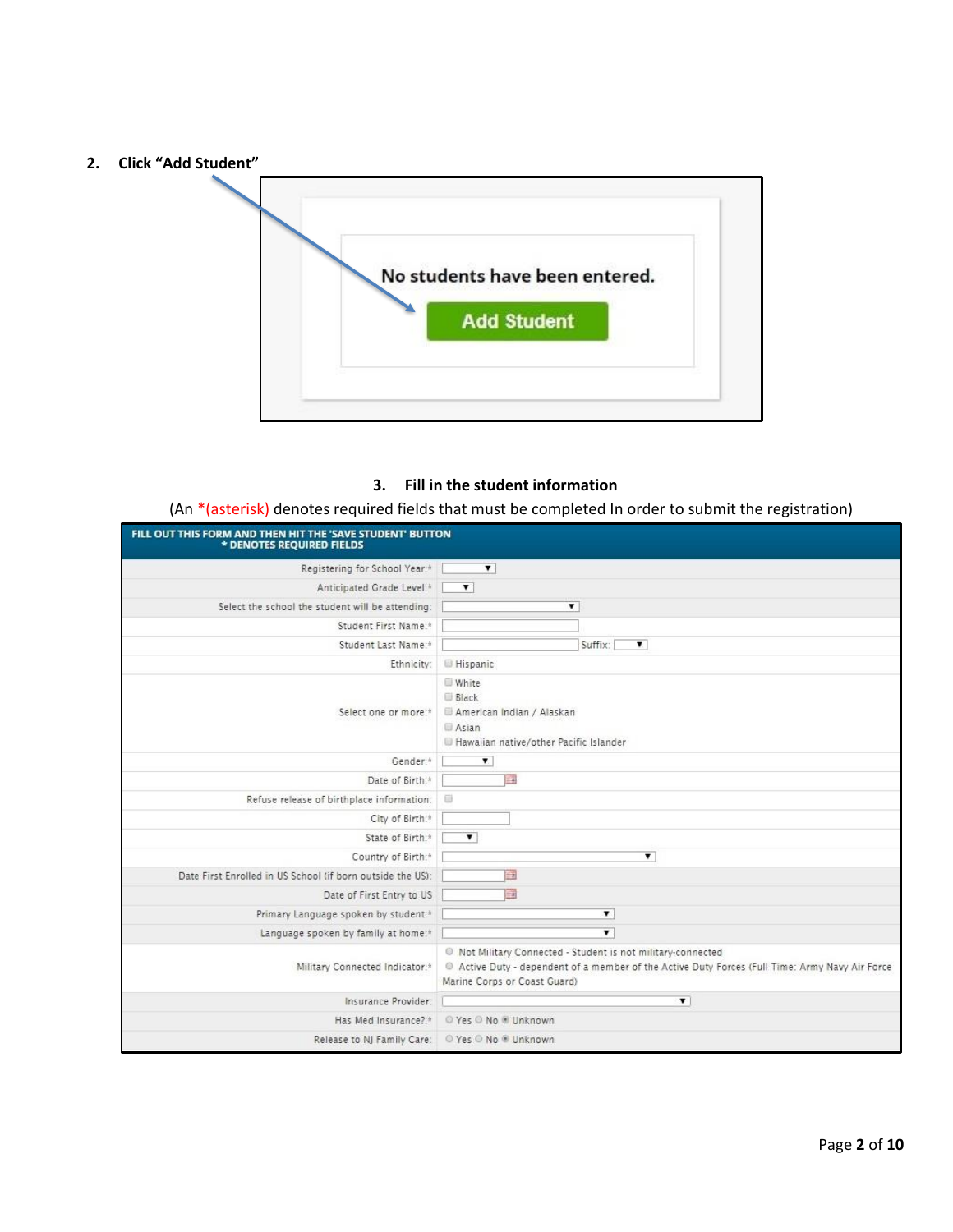#### **4. Provide the Native Language**

| What language did your child<br>speak first? (Native Language: The |  |
|--------------------------------------------------------------------|--|
| language first acquired by the                                     |  |
| child, or the language most often                                  |  |
| spoken in the child's home,                                        |  |
| regardless of the language the                                     |  |
| child speaks now.)                                                 |  |
|                                                                    |  |

**5. Access the AUP and the Media Consent agreements by clicking on the blue words** Use the drop down list for each to grant permission

| I have read the AUP agreement and grant my child permission.           |  |
|------------------------------------------------------------------------|--|
| I have read the Media Consent agreement and grant my child permission. |  |

**6. If you need transportation for babysitting and/or daycare, enter "Y" and download the form** Bring the completed form to your scheduled Central Registration appointment.

| Do you need babysitting/day care transportation? Y or N. Download form. |  |
|-------------------------------------------------------------------------|--|
|-------------------------------------------------------------------------|--|

**7. Once all information has been entered, click the "Save Student" button**

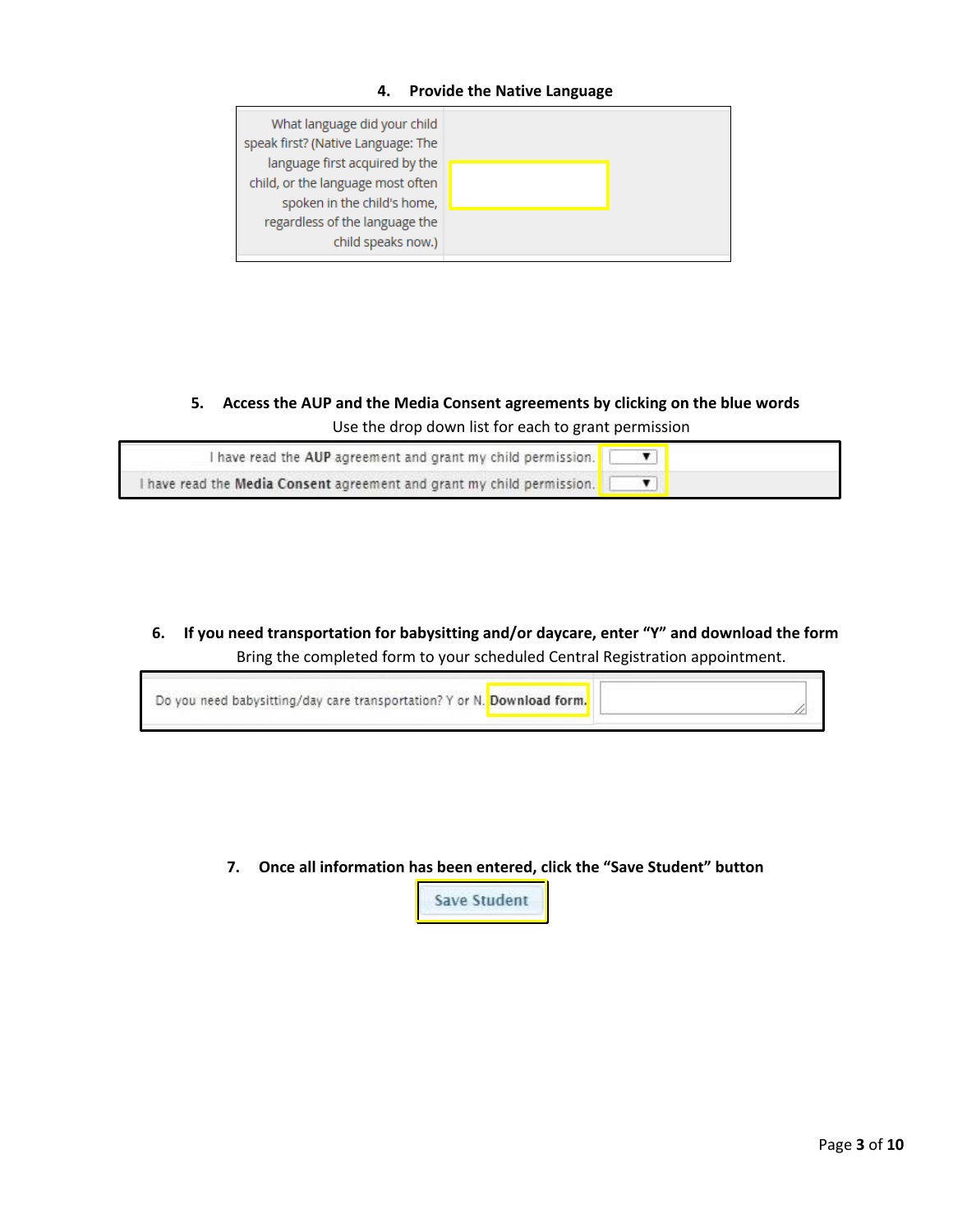**8. Click "Modify Student" if you need to edit or change information for that student**

|               |    |                     |              |               |            |            | <b>STUDENTS WHO YOU HAVE ENTERED</b> |                |
|---------------|----|---------------------|--------------|---------------|------------|------------|--------------------------------------|----------------|
| <b>STATUS</b> |    | LAST                | <b>FIRST</b> | <b>MIDDLE</b> | <b>DOB</b> | <b>AGE</b> |                                      |                |
| Completed     | 1. | Student <b>Test</b> |              |               | 1/3/2000   | 18         | Modify Student                       | Remove Student |

Click "Remove Student" if you need to cancel the student registration

**9. If registering additional students, click "Add Another Student" and repeat Steps 3-7**

**Add Another Student** 

**10. Once you have completed Register Students, click the "Advance to Next Screen" button**

**Advance to Next Screen**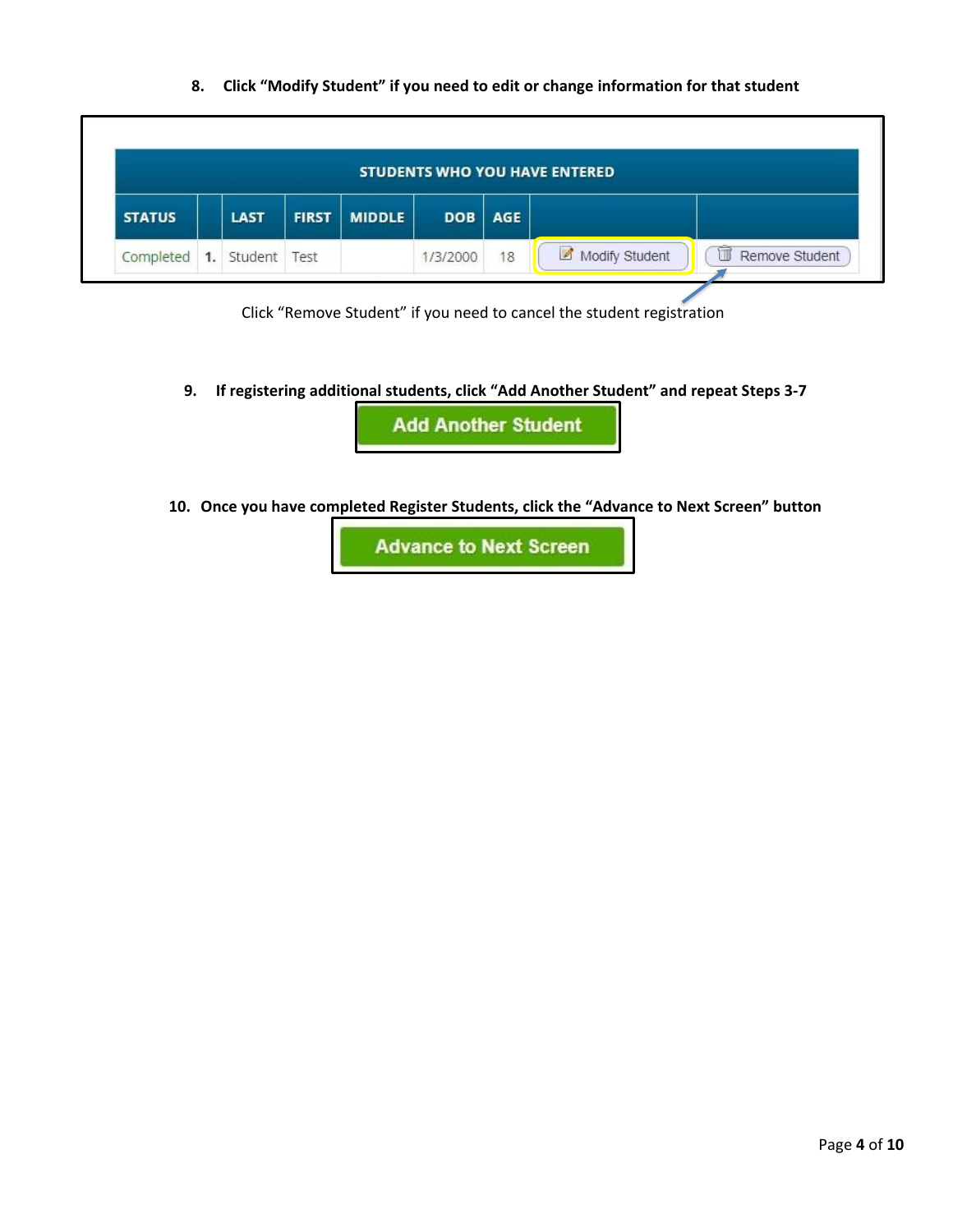## **Contacts and Addresses tab**

г

- **1. A Legal Residence is required for the student and Primary Parent/Guardian**
	- Click "Add Primary Address and Primary Parent/Guardian" to proceed

| <b>Contacts and Addresses</b><br><b>Review and Submit Logout</b><br><b>Register Students</b>                                         |
|--------------------------------------------------------------------------------------------------------------------------------------|
| Step 2: A Legal Residence must be entered for the student and Guardian 1. PO Box is not acceptable for a Legal<br>Residence address. |
| PRIMARY ADDRESS AND PRIMARY PARENT/GUARDIAN<br>Add Primary Address and Primary Parent/Guardian                                       |

### **2. Enter the Primary Parent/Guardian information**

|  | Once completed click "Save Primary Contact Information" to proceed |  |
|--|--------------------------------------------------------------------|--|
|--|--------------------------------------------------------------------|--|

| <b>SECTION 1:</b>         | ADD THE STUDENT'S PRIMARY ADDRESS                      |
|---------------------------|--------------------------------------------------------|
| House $\#$ $\frac{1}{20}$ |                                                        |
| Street Name*              | Village Green                                          |
| $Apt \#$                  | F                                                      |
| City <sup>*</sup>         | Budd Lake                                              |
| State*                    | NJ V                                                   |
| Zip <sup>+</sup>          | 07828                                                  |
| County                    | Morris<br>▼                                            |
| <b>SECTION 2:</b>         | 로<br><b>GUARDIAN AT PRIMARY ADDRESS</b>                |
| First Name*               | $\blacktriangledown$ Test<br>Last Name*Student<br>Mrs. |
| Relationship to Student*  | 7<br>Aunt                                              |
| Home Phone                | Primary                                                |
| Cell                      | Primary                                                |
|                           | Unknown<br>7                                           |
| Cell Provider             |                                                        |
| Work                      | Primary                                                |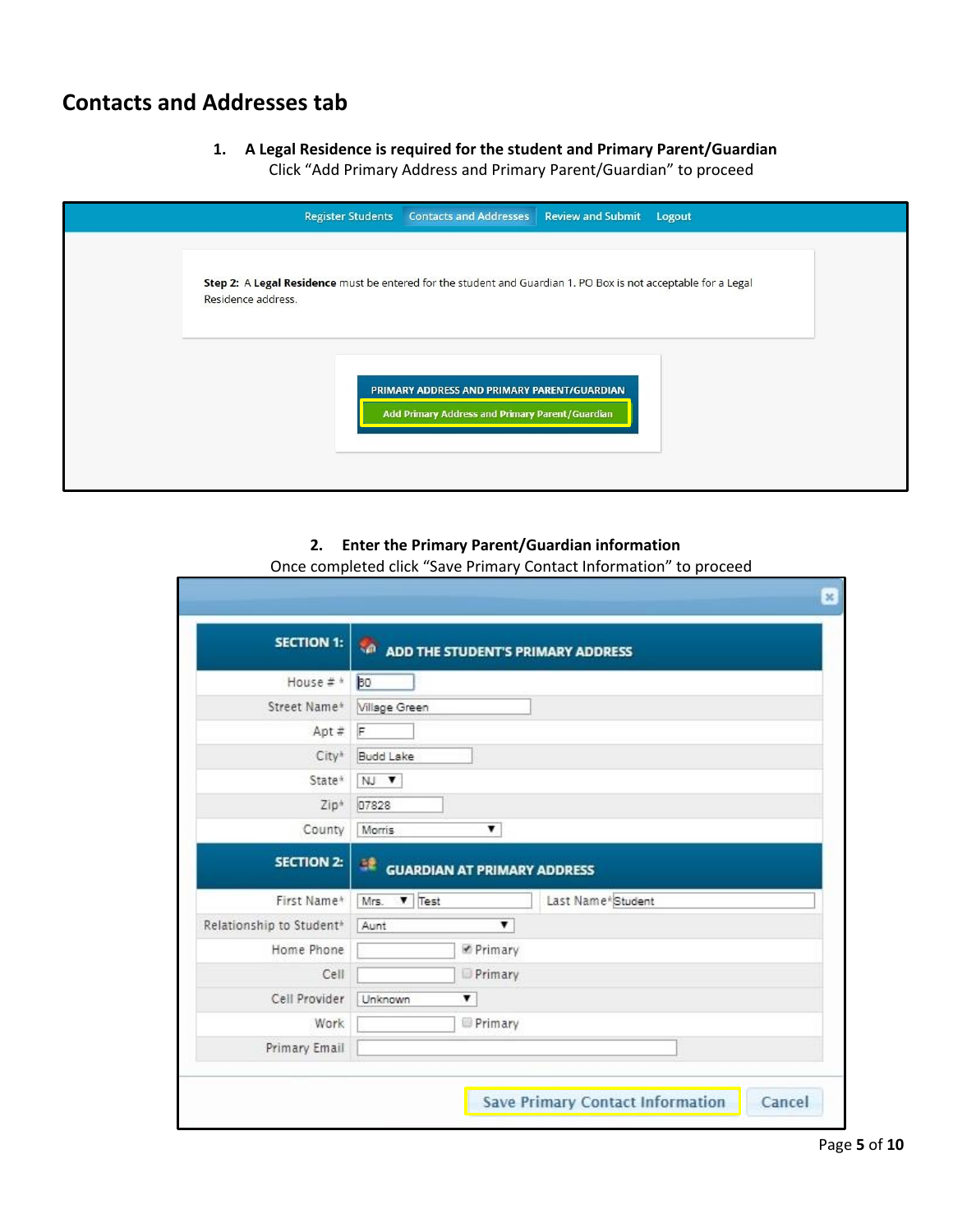- **3. After submitting the Primary Contact information, continue to enter:**
	- **Additional Parents/Guardians**
	- **Emergency Contacts**
	- **Additional Other Contacts**

### Click the "Modify" button to edit any saved information

|                                                                            |              | <b>STREET NUMBER</b> |                  | <b>STREET NAME</b>   | <b>CITY</b>                                           | <b>STATE</b>         |                |  |  |
|----------------------------------------------------------------------------|--------------|----------------------|------------------|----------------------|-------------------------------------------------------|----------------------|----------------|--|--|
| Primary Address                                                            |              | 60                   |                  | Village Green        | <b>Budd Lake</b>                                      | NJ.                  |                |  |  |
|                                                                            |              | <b>TITLE</b>         |                  | <b>FIRST NAME</b>    | <b>LAST NAME</b>                                      | <b>PRIMARY PHONE</b> |                |  |  |
| Primary Guardian                                                           |              | Mrs.                 | Test             |                      | Student                                               |                      | Modify         |  |  |
| <b>ENTER EMERGENCY CONTACTS</b><br><b>Add Additional Emergency Contact</b> |              |                      |                  |                      |                                                       |                      |                |  |  |
|                                                                            |              |                      |                  |                      | <b>ENTER OTHER CONTACTS</b><br>AT LEAST ONE REQUIRED* |                      |                |  |  |
|                                                                            | <b>TITLE</b> | <b>FIRST NAME</b>    | <b>LAST NAME</b> | <b>PRIMARY PHONE</b> |                                                       |                      |                |  |  |
| Contact 1                                                                  | Mr.          | Test                 | Students         |                      |                                                       | Modify Contact       | Delete Contact |  |  |
|                                                                            |              |                      |                  |                      | <b>Add Additional Other Contact</b>                   |                      |                |  |  |

**4. Once you have entered the Primary Parent/Guardian, Additional Parent(s)/Guardian(s), Emergency and Other contact information, click "Advance to Next Screen"**

٦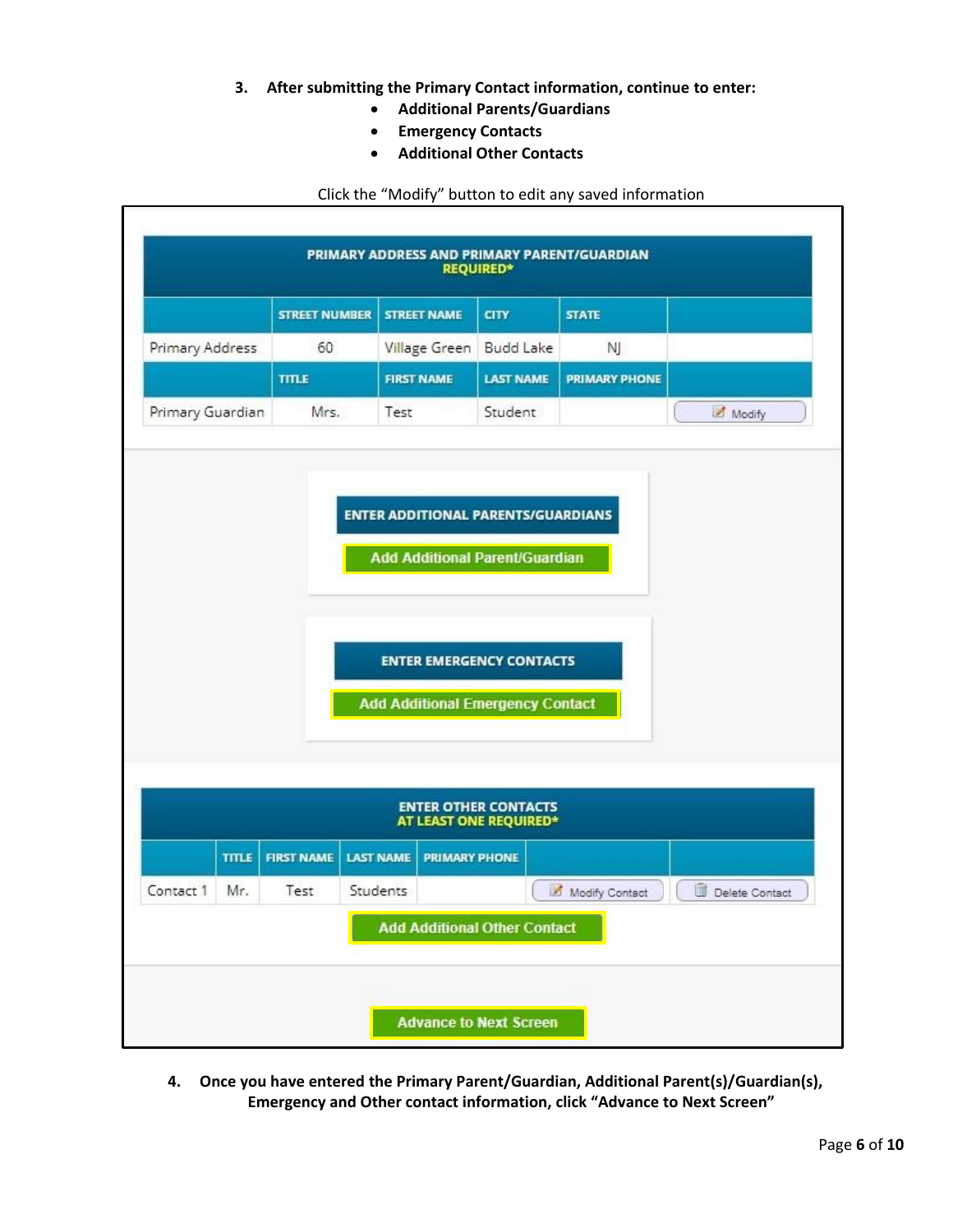### **Documents tab**

Specific documents are required for admission into the Roxbury Township School District. Please reference the online registration Parent Check List. If you are unable to upload the documents, please bring them with you to your scheduled appointment along with your registration confirmation sheet.

| <b>Contacts and Addresses</b><br><b>Register Students</b> | <b>Documents</b> | <b>Home Language Survey</b> | <b>Review and Submit</b><br>Logout |
|-----------------------------------------------------------|------------------|-----------------------------|------------------------------------|
|                                                           |                  |                             |                                    |
|                                                           |                  |                             |                                    |
|                                                           |                  |                             |                                    |
| <b>DESCRIPTION</b>                                        | <b>REQUIRED</b>  |                             |                                    |
| <b>Birth Certificate</b>                                  | <b>No</b>        | û<br>Remove Doc             | Successfully Uploaded              |
| Proof of Residency - Category A                           | <b>No</b>        | û<br>Remove Doc             | Successfully Uploaded              |
| Universal Health Form (Grades K-6)                        | <b>No</b>        | 朮<br>Remove Doc             | Successfully Uploaded              |
| Health History/Strep Permission                           | <b>No</b>        | û<br>Remove Doc             | Successfully Uploaded              |
| Legal Guardian Custody (if applicable)                    | <b>No</b>        | Upload Doc                  | No Document                        |
| Individual Education Program (IEP)                        | <b>No</b>        | Upload Doc                  | No Document                        |
| Parent/Guardian Photo ID                                  | <b>No</b>        | û<br>Remove Doc             | Successfully Uploaded              |
| Passport/Immigration Documents (if applicable)            | <b>No</b>        | Upload Doc                  | No Document                        |
| Release of Records                                        | <b>No</b>        | û<br>Remove Doc             | Successfully Uploaded              |

#### 1. **Upload Documents**

### **2. Option of adding additional page to each upload**

| <b>DESCRIPTION</b>                                         |                              | <b>REQUIRED</b>    |                          |            |                       |
|------------------------------------------------------------|------------------------------|--------------------|--------------------------|------------|-----------------------|
| <b>Birth Certificate</b>                                   |                              | No:                | T                        | Remove Doc | Successfully Uploaded |
| Proof of Residency - Category A                            |                              |                    | $\overline{\phantom{a}}$ | ove Doc    | Successfully Uploaded |
| Universal Health Form (Grades K-6)                         |                              |                    | $\pmb{\times}$           | ove Doc    | Successfully Uploaded |
| Health History/Strep Permission                            |                              |                    |                          | ad Doc     | No Document           |
| Legal Guardian Custody (if applicable)                     | <b>Upload Document</b>       |                    |                          | ad Doc     | No Document           |
| Individual Education Program (IEP)                         | Page 1: ± OPENREG-59 (8).pdf |                    |                          | ad Doc     | No Document           |
| Parent/Guardian Photo ID                                   |                              |                    |                          | iad Doc    | No Document           |
| Passport/Immigration Documents (if applicable)             | <b>Add Additional Page</b>   |                    |                          | ad Doc     | No Document           |
| Release of Records                                         |                              |                    |                          | ad Doc     | No Document.          |
| State Physical Evaluation Form (Grades 7-12)               |                              |                    |                          | ad Doc     | No Document           |
| Immunization Record                                        |                              | <b>Upload File</b> | Cancel                   | ad Doc     | No Document           |
| Medical Action Plan (anaphylaxis, asthma, or seizure etc.) |                              | <b>IVU</b>         |                          | opiuad Doc | No Document           |
| Proof of Residency - Category B                            |                              | No.                |                          | Upload Doc | No Document           |

**3. Once you have completed uploading documents, click the "Advance to Next Screen" button**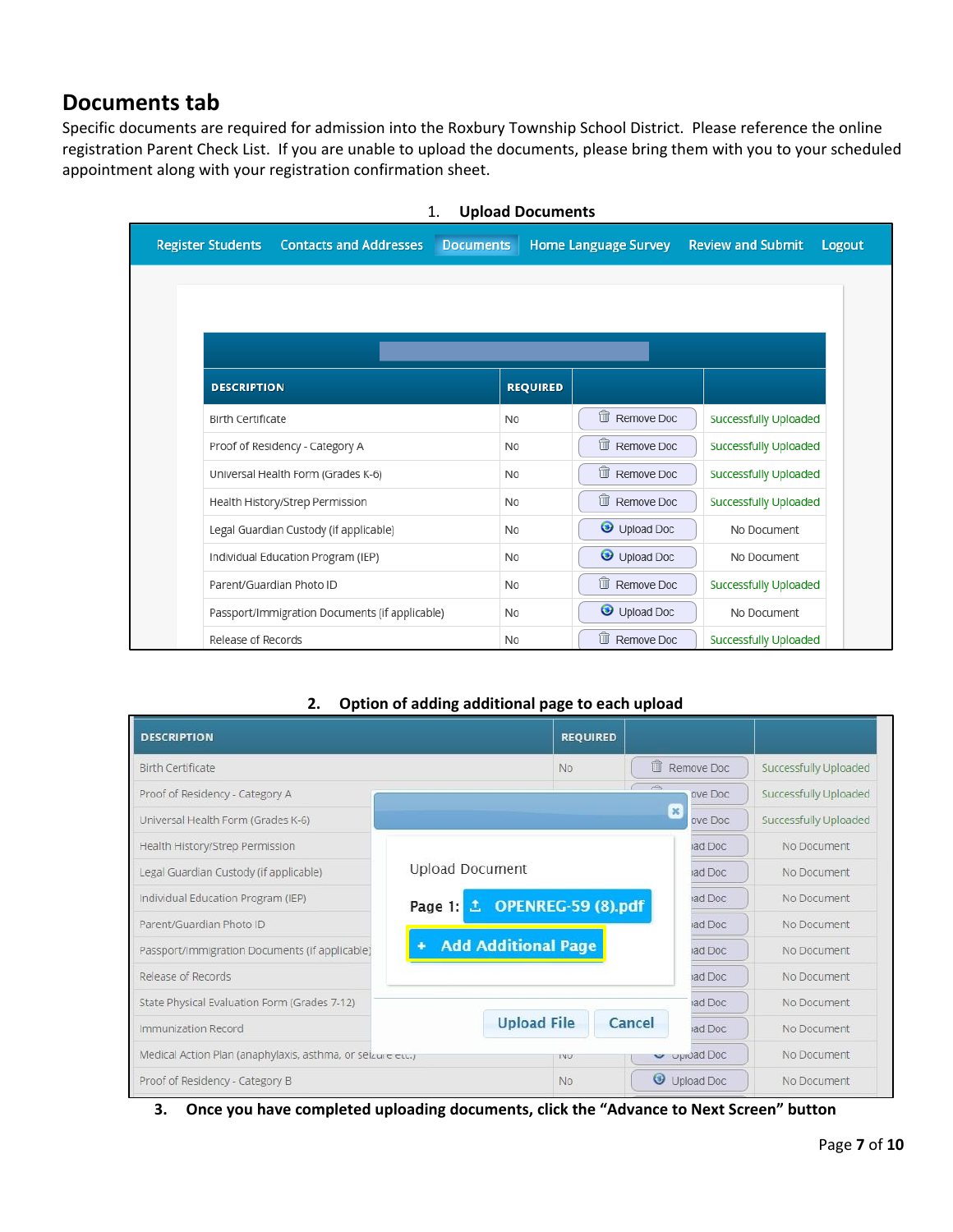### **Review and Submit tab**

### **1. Review and verify all your information for accuracy.**

To make corrections, simply select the "Edit" buttons, update the information as needed and then return to this screen by clicking on the "Review and Submit" tab at the top of the screen

| <b>Register Students</b> | <b>Contacts and Addresses</b>                                                                                                                 |                                    | <b>Documents</b>                         | <b>Review and Submit</b>                                                                                              | Logout |
|--------------------------|-----------------------------------------------------------------------------------------------------------------------------------------------|------------------------------------|------------------------------------------|-----------------------------------------------------------------------------------------------------------------------|--------|
|                          | Please verify that the following information is correct.<br>clicking on the 'Review and Submit' tab at the top of the screen.                 |                                    |                                          | If you need to make corrections, just edit the information that you need to correct and then return to this screen by |        |
|                          |                                                                                                                                               | <b>Student Information</b>         |                                          |                                                                                                                       |        |
|                          | <b>STUDENT NAME: TEST STUDENT</b><br>TEST WILL BE REGISTERING FOR THE 2018-19 SCHOOL YEAR IN GRADE 06<br>First Name Last Name<br>Test Student | <b>Edit Student Information</b>    | Age<br>18                                | School School Year<br>LRS 2018-19                                                                                     |        |
|                          |                                                                                                                                               | <b>Contact Information</b>         |                                          |                                                                                                                       |        |
|                          | 1. MRS. TEST STUDENT, GUARDIAN<br>Home Phone Cell Phone<br>Provider:UNKNOWN                                                                   | Work Phone Email Address           |                                          | 60 Village Green Budd Lake, NJ 07828                                                                                  |        |
|                          | 2. MR. TEST STUDENTS                                                                                                                          |                                    |                                          |                                                                                                                       |        |
|                          | Home Phone Cell Phone<br>Provider:UNKNOWN                                                                                                     | Work Phone Email Address           |                                          | 60 Village Green Budd Lake, NJ 07828                                                                                  |        |
|                          |                                                                                                                                               | <b>Edit Contacts</b>               |                                          |                                                                                                                       |        |
|                          |                                                                                                                                               | <b>Document Information</b>        |                                          |                                                                                                                       |        |
|                          |                                                                                                                                               | <b>DOCUMENTS FOR: TEST STUDENT</b> |                                          |                                                                                                                       |        |
|                          | Description<br><b>Birth Certificate</b>                                                                                                       | Required<br>Yes                    | Upload<br><b>No Document</b>             |                                                                                                                       |        |
|                          | Medical Records                                                                                                                               | Yes<br>Proof of Residence Yes      | <b>No Document</b><br><b>No Document</b> |                                                                                                                       |        |
|                          |                                                                                                                                               | <b>Edit Documents</b>              |                                          |                                                                                                                       |        |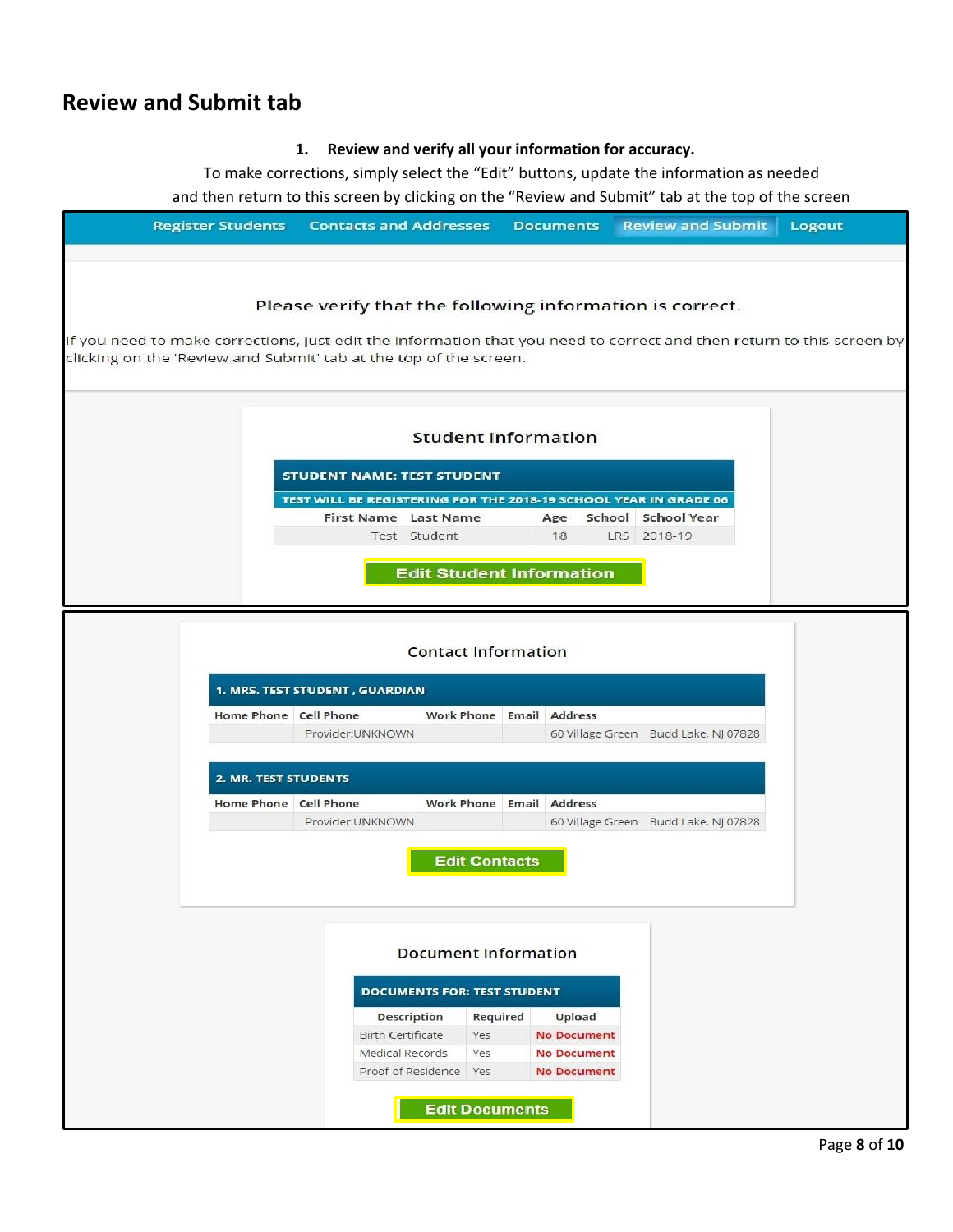#### **2. Enter your email address to receive a registration confirmation**



**3. Once you have completed Steps 1 & 2, click the "Submit Registration Information" button.**

**Submit Registration Information** 

**4. Print the confirmation form and bring it with you to your scheduled appointment.**

| Please print the PDF below for your own records. Thank you.<br>Roxbury School District Open Registration<br><b>Student Information</b><br><b>Student Name: First M Last</b><br>First will be registering for the 2014-15 school year in Grade AH<br>Date of Birth: 3/20/2008<br>Place of Birth: Denuite NJ<br><b>Livingd States</b><br>immunation Status:<br>Language spoken at home: English<br><b>Contact Information</b> |
|-----------------------------------------------------------------------------------------------------------------------------------------------------------------------------------------------------------------------------------------------------------------------------------------------------------------------------------------------------------------------------------------------------------------------------|
| Birth Certificate / Record:<br>Clineratie<br>Primary Language of student English.<br>Ms. Parent Primary, Guardian<br>Cell: 201-885-1212 Cell Provider: VERIZON Work: 973-885-1212<br>Email email@uahoo.com<br>Address Information<br><b>18 Street</b><br>Scotatorina NJ 07678<br>Mr. Parent Secondary, Guardian<br>Cell: 201-555-1313 Cell Provider: VERIZION<br>Email: email@@email.com<br>Address Information             |